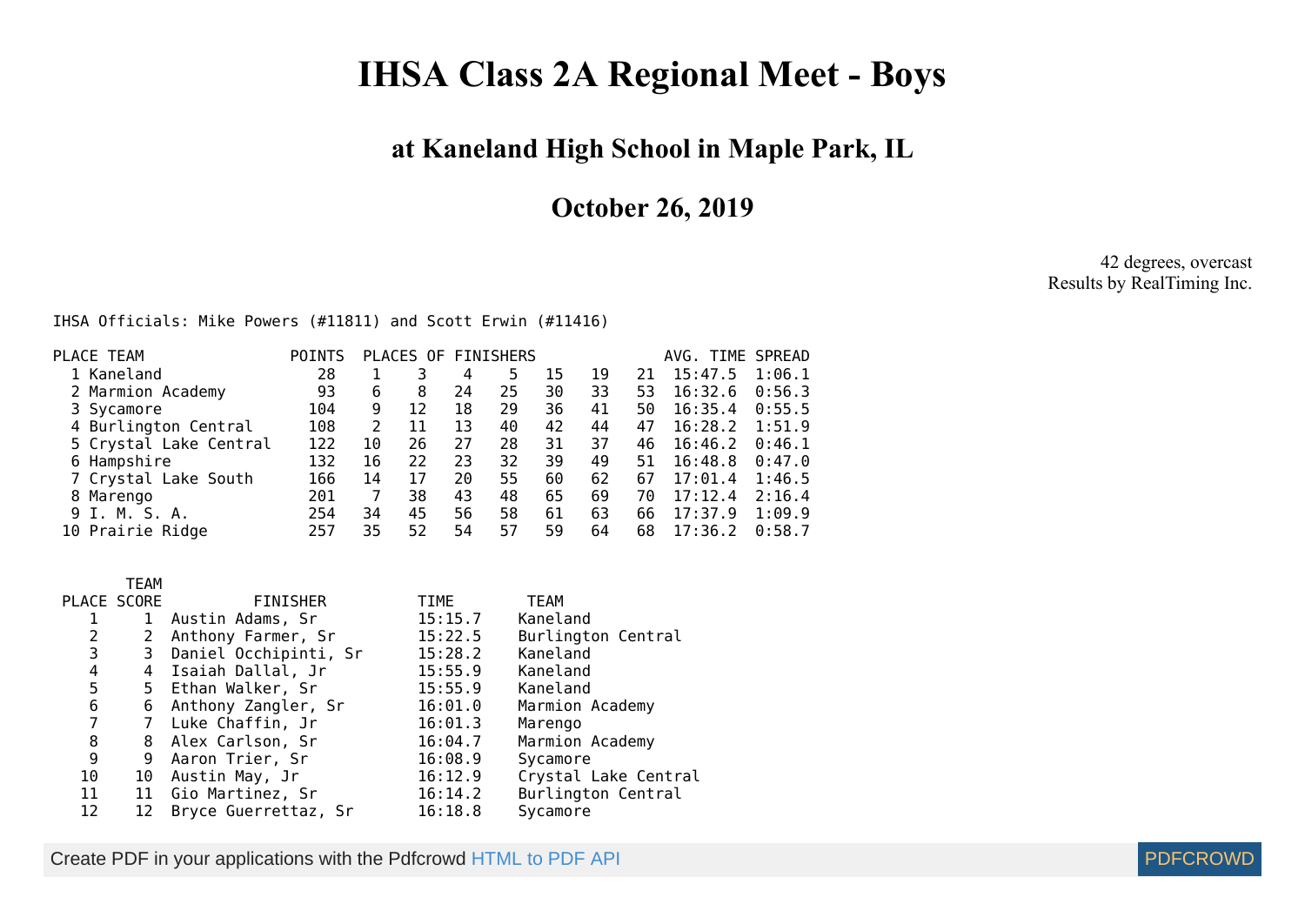| 13 | 13              | Robert Perry, So       | 16:19.1 | Burlington Central   |
|----|-----------------|------------------------|---------|----------------------|
| 14 | 14              | Matt Brown, Jr         | 16:19.6 | Crystal Lake South   |
| 15 | 15 <sub>1</sub> | Nolan Allen, So        | 16:21.8 | Kaneland             |
| 16 | 16              | Aidan Gonzalez, So     | 16:21.9 | Hampshire            |
| 17 | 17 <sub>1</sub> | Alex Picchi, Jr        | 16:25.6 | Crystal Lake South   |
| 18 | 18              | Alex Taylor, Jr        | 16:29.7 | Sycamore             |
| 19 | 19              | Parker Malone, Jr      | 16:30.4 | Kaneland             |
| 20 | 20              | Christopher Davis, Sr  | 16:34.1 | Crystal Lake South   |
| 21 | 21              | Ethan Neal, Sr         | 16:34.3 | Kaneland             |
| 22 | 22              | Isai Morales, Jr       | 16:45.7 | Hampshire            |
| 23 | 23              | Darius Nguepi, Jr      | 16:47.1 | Hampshire            |
| 24 | 24              | Niraj Abraham, So      | 16:49.8 | Marmion Academy      |
| 25 | 25              | Anthony Standish, Jr   | 16:50.0 | Marmion Academy      |
| 26 | 26              | Karson Hollander, Fr   | 16:52.3 | Crystal Lake Central |
| 27 | 27              | A. J. Camacho, Jr      | 16:53.0 | Crystal Lake Central |
| 28 | 28              | Tommy Landt, Jr        | 16:54.0 | Crystal Lake Central |
| 29 | 29              | Erik Handel, Sr        | 16:55.4 | Sycamore             |
| 30 | 30              | Nick Coffman, Jr       | 16:57.3 | Marmion Academy      |
| 31 | 31              | Julian Ryerson, Jr     | 16:59.0 | Crystal Lake Central |
| 32 | 32              | Henry Nangle, So       | 17:00.5 | Hampshire            |
| 33 | 33              | Charlie Schultz, Jr    | 17:01.2 | Marmion Academy      |
| 34 | 34              | Matthew Torres, So     | 17:01.7 | I. M. S. A.          |
| 35 | 35              | Jared Zuniga, Sr       | 17:01.9 | Prairie Ridge        |
| 36 | 36              | Jack Cambier, Jr       | 17:04.4 | Sycamore             |
| 37 | 37              | Daniel Hamill, So      | 17:06.3 | Crystal Lake Central |
| 38 | 38              | Zachary Secor, Jr      | 17:07.9 | Marengo              |
| 39 | 39              | Tim Puczek, Sr         | 17:08.8 | Hampshire            |
| 40 | 40              | Nathan Guy, Jr         | 17:10.9 | Burlington Central   |
| 41 | 41              | Ethan Solfisburg, Fr   | 17:11.1 | Sycamore             |
| 42 | 42              | Zac Schmidt, So        | 17:14.3 | Burlington Central   |
| 43 | 43              | Robert Lopez, Sr       | 17:14.4 | Marengo              |
| 44 | 44              | Tommy Zettl, Sr        | 17:17.7 | Burlington Central   |
| 45 | 45              | Ishaar Ganesan, Sr     | 17:17.8 | I. M. S. A.          |
| 46 | 46              | Owen Mize, Sr          | 17:17.9 | Crystal Lake Central |
| 47 | 47              | Yusuf Baig, So         | 17:18.2 | Burlington Central   |
| 48 | 48              | Aaron Moehrlin, Jr     | 17:20.8 | Marengo              |
| 49 | 49              | Evan Johnson, Sr       | 17:23.3 | Hampshire            |
| 50 | 50              | Paul Ruetten, Sr       | 17:23.7 | Sycamore             |
| 51 | 51              | Max Beer, Sr           | 17:24.2 | Hampshire            |
| 52 | 52              | Daniel Llanquiman, So  | 17:31.1 | Prairie Ridge        |
| 53 | 53              | Joe Fuchser, Jr        | 17:36.8 | Marmion Academy      |
| 54 | 54              | Jack Lee, So           | 17:38.4 | Prairie Ridge        |
| 55 | 55              | Garrett Czajkowski, Jr | 17:41.5 | Crystal Lake South   |
| 56 | 56              | Will McClain, So       | 17:46.3 | I. M. S. A.          |
| 57 | 57              | Ian Mahon, Fr          | 17:49.3 | Prairie Ridge        |